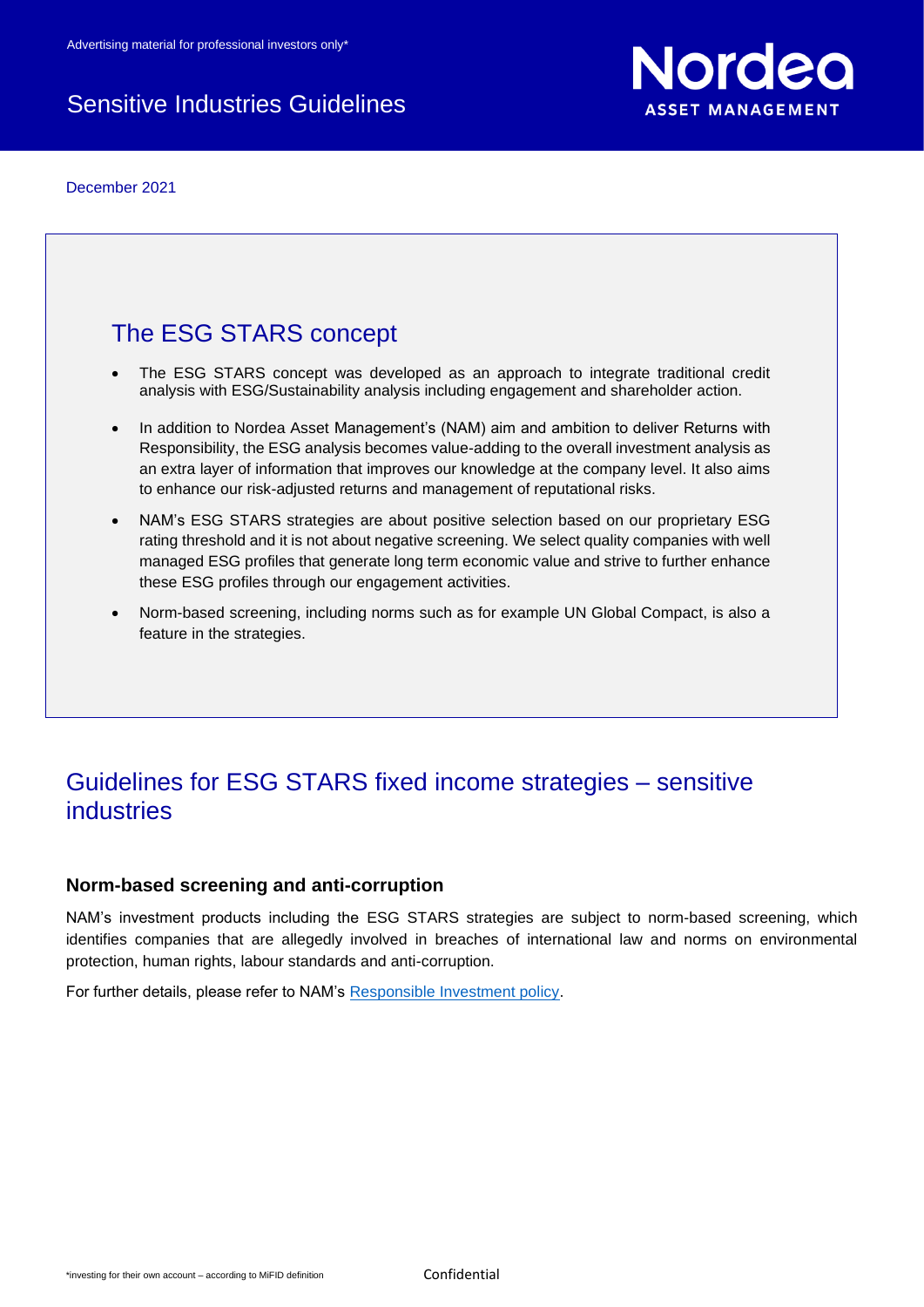## **Weapons**

NAM considers a range of weapon types and their potential use to be controversial, given their indiscriminate effect on human populations. NAM does not invest in companies that are involved in the production or development of:

- cluster munitions
- anti-personnel mines
- biological weapons
- chemical weapons
- weapons with non-detectable fragments, incendiary and blinding laser weapons
- depleted uranium munitions
- white phosphorus munitions.

NAM does not invest in companies that are verified to be involved in the production or development of nuclear weapons. NAM also excludes companies involved in the maintenance of nuclear weapons, with a military revenue threshold of 5%. For further details, please refer to NAM's [Responsible Investment Policy.](https://www.nordea.lu/documents/esg--ri-policy/ESG-RI-PL_eng_INT.pdf/)

Additionally, for other (conventional) weapons the ESG STARS strategies apply a 5% production revenue threshold on military equipment. Further for some funds, a 5% production revenue threshold on civilian firearms is applied.

### **Tobacco**

Tobacco use is one of the main risk factors for a number of chronic diseases, including cancer, lung diseases, and cardiovascular diseases. We take the view that tobacco is fundamentally in conflict with the concept of sustainable development because of the health impacts of smoking, the cost of treating individuals, and the effects of passive smoking.

The tobacco industry is also facing high risks in the supply chain since sourcing is often from high risk countries with risk of child labour and poor working conditions. There are environmental risks in the supply chain such as water stress and use of pesticides.

The ESG STARS strategies adhere to restrictions in exposure to tobacco.

# **Climate change**

NAM has a Climate policy to assess the risk and impact of climate change on investments. For further details, please refer to NAM's [Responsible Investment Policy](https://www.nordea.lu/documents/esg--ri-policy/ESG-RI-PL_eng_INT.pdf/) .

The ESG STARS strategies are subject to the NAM's Paris-Aligned Fossil Fuel Policy. The policy requires all fossil fuel companies to demonstrate that they have a decarbonization strategy that is consistent with 2°C of global warming or less. These companies are put on the Paris-Aligned Fossil Fuel list. Companies that are not on the list will be excluded from funds adhering to the policy. For further details, please refer to the NAM's [Fossil Fuel Policy.](https://www.nordea.lu/documents/esg-paris-aligned-fossil-fuel-policy/ESG-PAFF_eng_INT.pdf/)

# **Thermal and metallurgical coal extraction**

NAM excludes companies with large and sustained exposure to coal mining, with a 10% revenue threshold on thermal coal and a 30% revenue threshold on total coal (including metallurgical coal). For further details, please refer to NAM's [Responsible Investment Policy.](https://www.nordea.lu/documents/esg--ri-policy/ESG-RI-PL_eng_INT.pdf/)

ESG STARS strategies follow NAM's [Fossil Fuel Policy](https://www.nordea.lu/documents/esg-paris-aligned-fossil-fuel-policy/ESG-PAFF_eng_INT.pdf/) and adhere to restrictions in exposure to coal mining and do not invest in companies with expansion plans for coal extraction since it is not considered as a sustainable business model.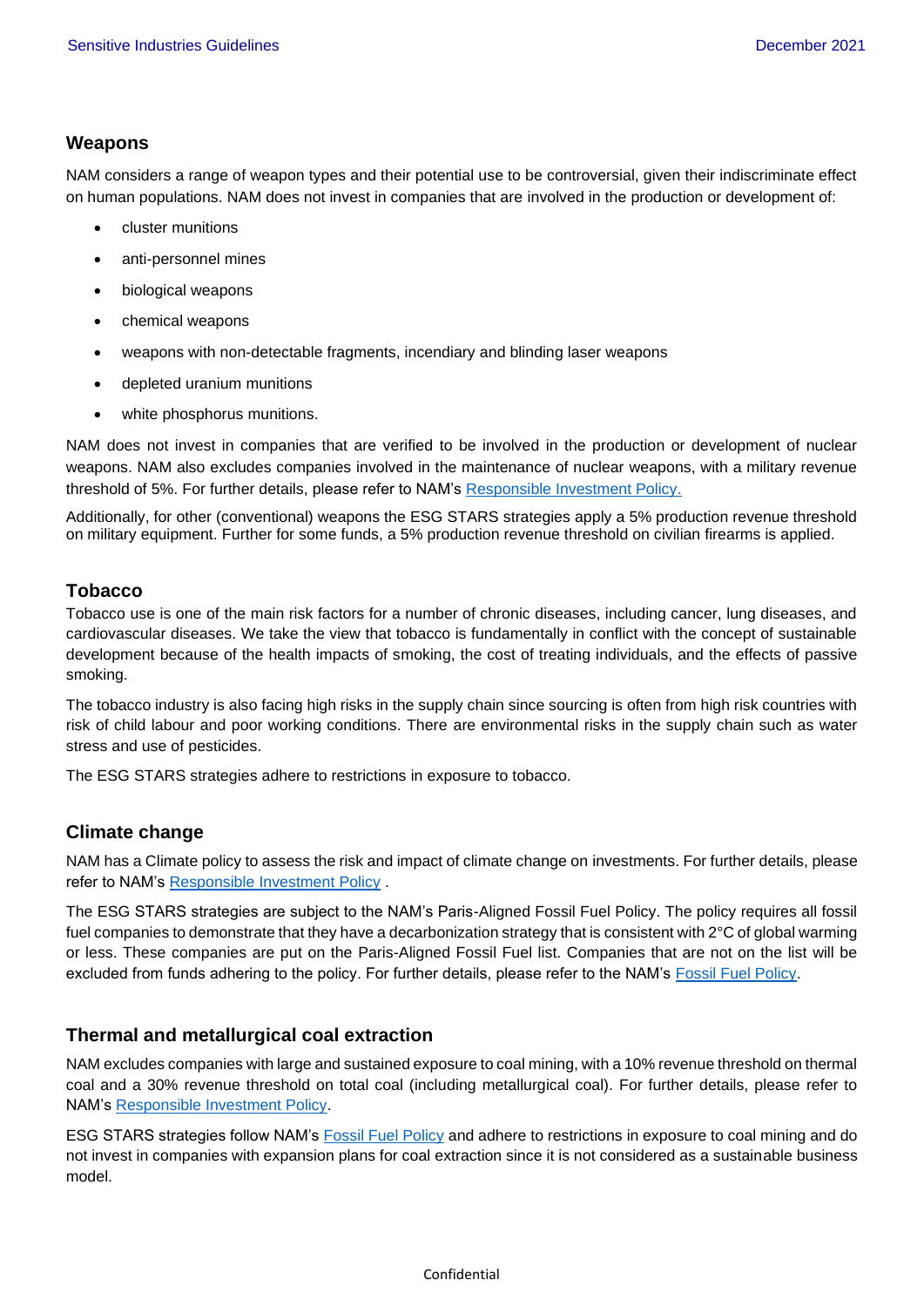### **Unconventional oil and gas**

ESG STARS strategies follow NAM's [Fossil Fuel Policy](https://www.nordea.lu/documents/esg-paris-aligned-fossil-fuel-policy/ESG-PAFF_eng_INT.pdf/) and exclude all companies that are involved in so-called unconventional fossil fuel extraction methods. These methods include Arctic drilling, oil sands extraction, and hydraulic fracturing (shale oil/gas).

### **Conventional oil and gas exploration and production**

ESG STARS strategies follow NAM's [Fossil Fuel Policy.](https://www.nordea.lu/documents/esg-paris-aligned-fossil-fuel-policy/ESG-PAFF_eng_INT.pdf/)

NAM is part of IIGCC (Institutional Investor Group on Climate Change) Climate Action 100+ engagement which is a 5-year engagement with focus on governance and disclosure of climate risk and capital expenditure at risk.

### **Utilities companies**

Thermal coal miners and coal-focused power companies are bearing the brunt of the shift away from carbon so far. A raft of regulations already exists but heightened ambition will tighten policy for the utilities sector. These regulations include specific carbon reduction targets, incentives to increase renewable energy generation, demand side energy savings and carbon pricing, alongside more indirect requirements for disclosure and water management.

The utility companies in our ESG STARS portfolios must comply with NAM's Paris-Aligned [Fossil Fuel Policy.](https://www.nordea.lu/documents/esg-paris-aligned-fossil-fuel-policy/ESG-PAFF_eng_INT.pdf/)

Nordea Asset management is part of IIGCC Climate Action 100+ engagement which is a 5-year engagement with focus on governance and disclosure of climate risk and capital expenditure at risk.

#### **Nuclear energy**

Nuclear energy production has several challenges including waste management, health & safety risks and impact from potential accidents. We limit exposure to nuclear energy in utilities companies due to the high ESG risks.

### **Biodiversity**

NAM has published a position statement on biodiversity as part of the [Responsible Investment Policy](https://www.nordea.lu/documents/esg--ri-policy/ESG-RI-PL_eng_INT.pdf/). We expect companies exposed to issues related to the loss of biodiversity to ensure that they report on how they manage the related risks and impacts adequately.

#### **Water use**

Our position statement on water use and scarcity is embedded into NAM's [Responsible Investment Policy](https://www.nordea.lu/documents/esg--ri-policy/ESG-RI-PL_eng_INT.pdf/). We expect companies in the high-risk sectors to ensure that they address and manage their water risk adequately.

### **Taxation**

We expect our portfolio companies to have a tax policy that outlines the company's approach to taxation and how it aligns with the overall business strategy. We also expect companies to have a robust tax governance and management framework in place, to pay taxes where economic value is created and to provide country-by-country reporting. Tax is one of the aspects we look at in our Good Governance position statement which is part of NAM's [Responsible Investment Policy.](https://www.nordea.lu/documents/esg--ri-policy/ESG-RI-PL_eng_INT.pdf/)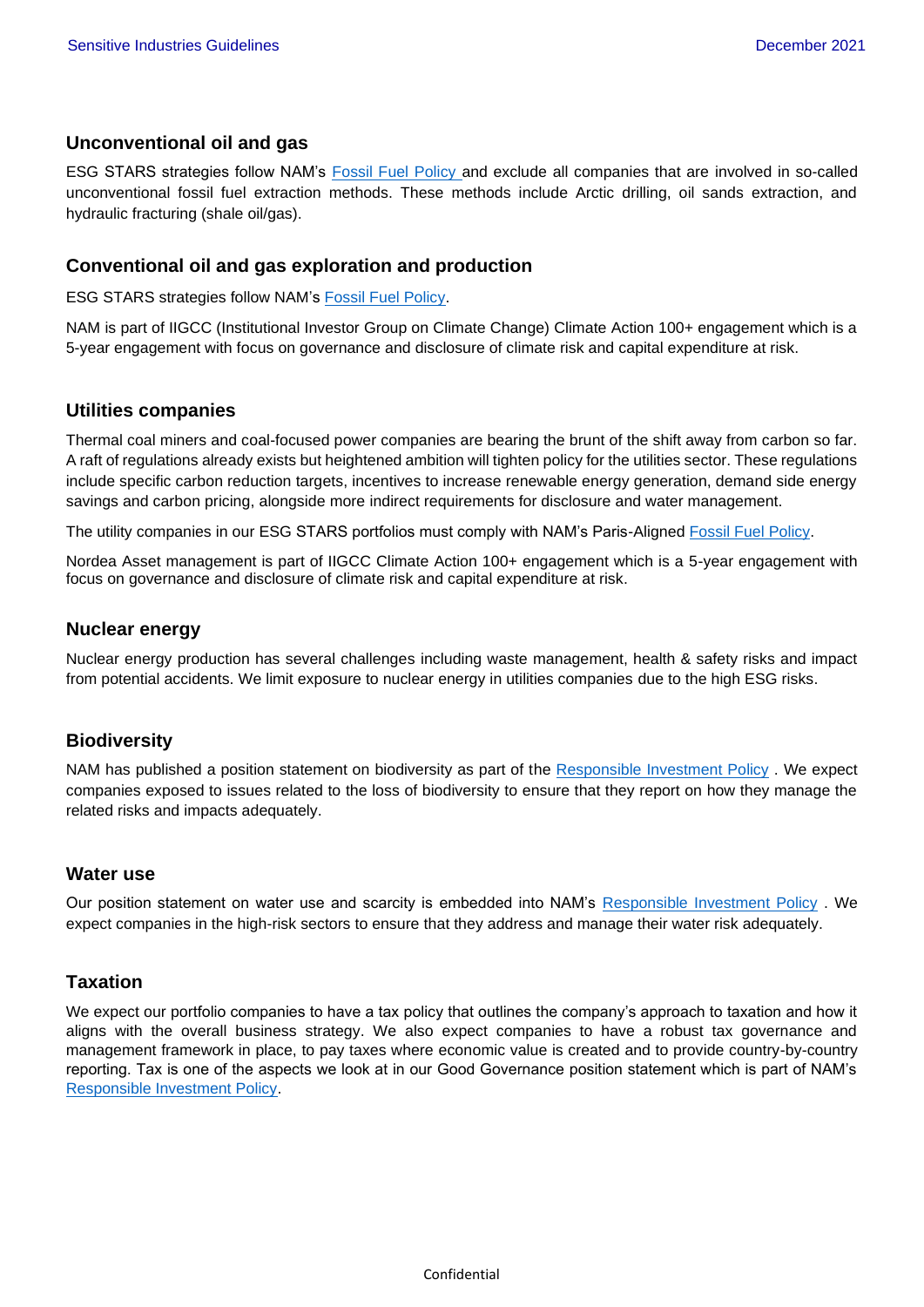# **Alcohol**

The harmful use of alcohol is a public health problem. We also see growing regulatory initiatives globally aimed at reducing the harmful use of alcohol. Public concern about alcoholic beverages and any resulting restrictions (e.g. excise tax) as well as shifts towards healthier beverages may cause social acceptability and consumption to decline.

ESG STARS strategies only invest in alcohol companies that have policies and practices to address responsible marketing, consumption and sale of their products. This can include membership in and compliance with the Beer, Wine and Spirits Producers' Commitments to Reduce Harmful Drinking.

Some fixed income ESG STARS funds adhere to restrictions in exposure to alcohol.

# **Gambling**

There are concerns regarding the negative social impact of gambling addiction, especially on vulnerable groups such as children.

ESG STARS strategies only invest in:

- Companies involved in the gambling industry that are aware of the potential negative effects of gambling on individuals and communities and recognise their responsibilities in this regard. This may include employee training, monitoring of that they comply with standards for responsible gambling, member of responsible gambling initiative, functions to help control excessive gambling and process to handle request from people who wants to be blocked from gambling.
- Companies in the gambling industry that are mainly in regulated markets or transferring business to regulated markets

Some fixed income ESG STARS funds adhere to restrictions in exposure to gambling.

### **Oppressive regimes**

For ESG STARS strategies, companies (taking into account state-owned companies) whose operations are involved with/exposed to oppressive regimes are reviewed as part of the ESG assessment. Our key guidelines in this regards are the UN Guiding Principles on business and human rights. The review is on a case by case basis and could lead to the exclusion of the company.

NAM does not invest in sovereign bonds issued by governments which are subject to broad sanctions.

# **Death penalty**

For ESG STARS strategies, companies (taking into account state-owned companies) whose operations are involved with or supportive of death penalty are reviewed as part of the ESG assessment, depending on exposure. The review is on a case by case basis and could lead to the exclusion of the company.

NAM does not invest in sovereign bonds issued by governments which are subject to broad sanctions.

### **Forward contracts on agricultural commodities**

Since 2012, NAM has not offered investment products where basic food commodities such as wheat, coffee or sugar are included in the underlying assets. This position is covered in NAM's [Responsible Investment Policy](https://www.nordea.lu/documents/esg--ri-policy/ESG-RI-PL_eng_INT.pdf/) .

# **Use of Derivatives**

The use of derivatives in funds classified as SFDR Article 8 (including ESG STARS strategies) and 9 is allowed for efficient portfolio management purposes. The derivative instruments do not require an ESG assessment.